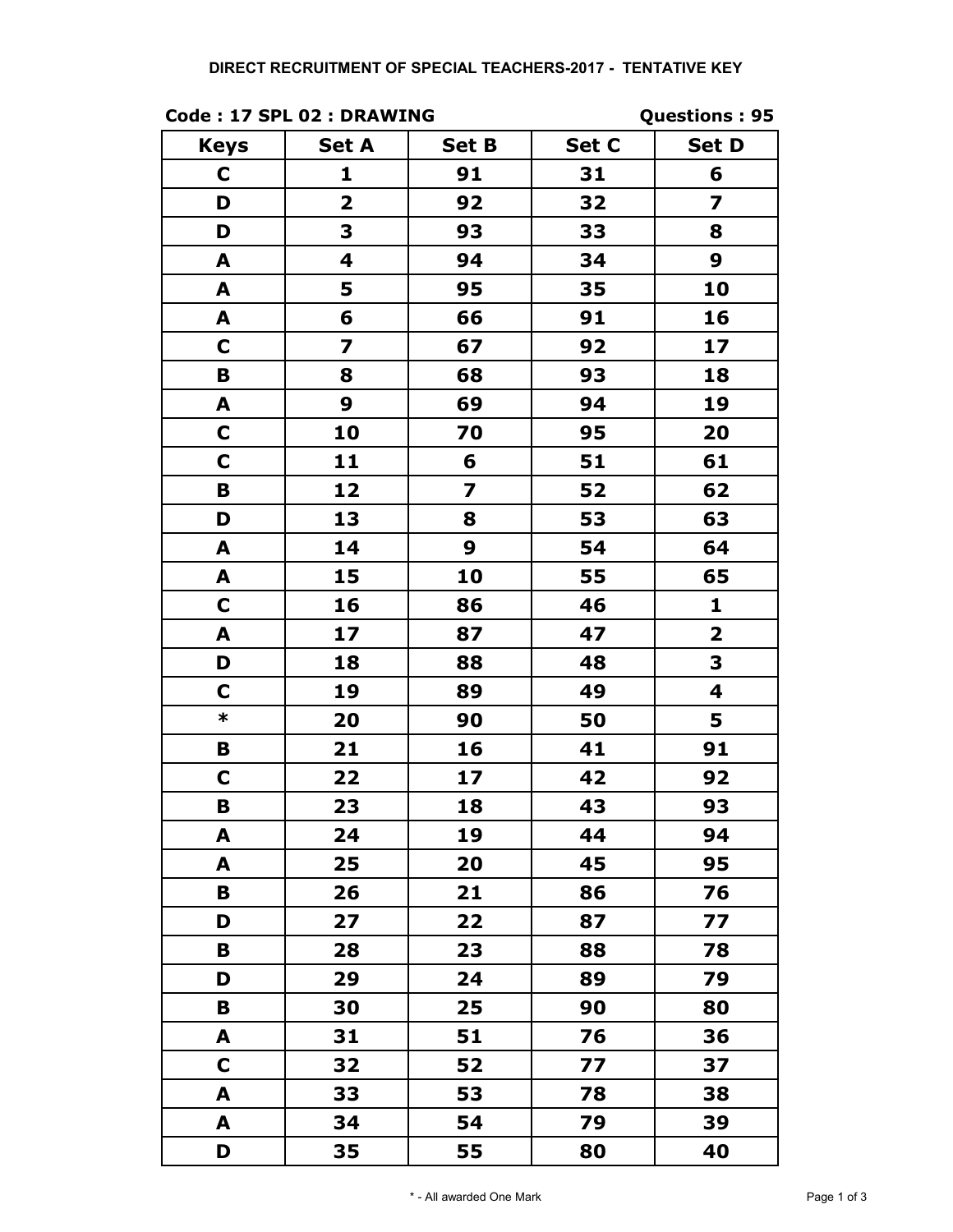## **Code : 17 SPL 02 : DRAWING Questions : 95**

| <b>Keys</b> | <b>Set A</b> | <b>Set B</b> | Set C                   | <b>Set D</b> |
|-------------|--------------|--------------|-------------------------|--------------|
| B           | 36           | 71           | 11                      | 46           |
| В           | 37           | 72           | 12                      | 47           |
| В           | 38           | 73           | 13                      | 48           |
| B           | 39           | 74           | 14                      | 49           |
| $\mathbf C$ | 40           | 75           | 15                      | 50           |
| D           | 41           | 46           | 56                      | 31           |
| A           | 42           | 47           | 57                      | 32           |
| D           | 43           | 48           | 58                      | 33           |
| A           | 44           | 49           | 59                      | 34           |
| A           | 45           | 50           | 60                      | 35           |
| В           | 46           | 41           | 81                      | 51           |
| A           | 47           | 42           | 82                      | 52           |
| $\mathbf C$ | 48           | 43           | 83                      | 53           |
| $\mathbf C$ | 49           | 44           | 84                      | 54           |
| $\mathbf C$ | 50           | 45           | 85                      | 55           |
| D           | 51           | 56           | 36                      | 41           |
| В           | 52           | 57           | 37                      | 42           |
| A           | 53           | 58           | 38                      | 43           |
| $\mathbf C$ | 54           | 59           | 39                      | 44           |
| B           | 55           | 60           | 40                      | 45           |
| D           | 56           | 11           | 6                       | 71           |
| $\mathbf C$ | 57           | 12           | 7                       | 72           |
| $\mathbf C$ | 58           | 13           | 8                       | 73           |
| D           | 59           | 14           | 9                       | 74           |
| C           | 60           | 15           | 10                      | 75           |
| $\mathbf C$ | 61           | 81           | $\mathbf{1}$            | 66           |
| A           | 62           | 82           | $\overline{\mathbf{2}}$ | 67           |
| A           | 63           | 83           | 3                       | 68           |
| C           | 64           | 84           | 4                       | 69           |
| B           | 65           | 85           | 5                       | 70           |
| A           | 66           | 36           | 26                      | 11           |
| $\mathbf C$ | 67           | 37           | 27                      | 12           |
| B           | 68           | 38           | 28                      | 13           |
| $\mathbf C$ | 69           | 39           | 29                      | 14           |
| $\mathbf C$ | 70           | 40           | 30                      | 15           |